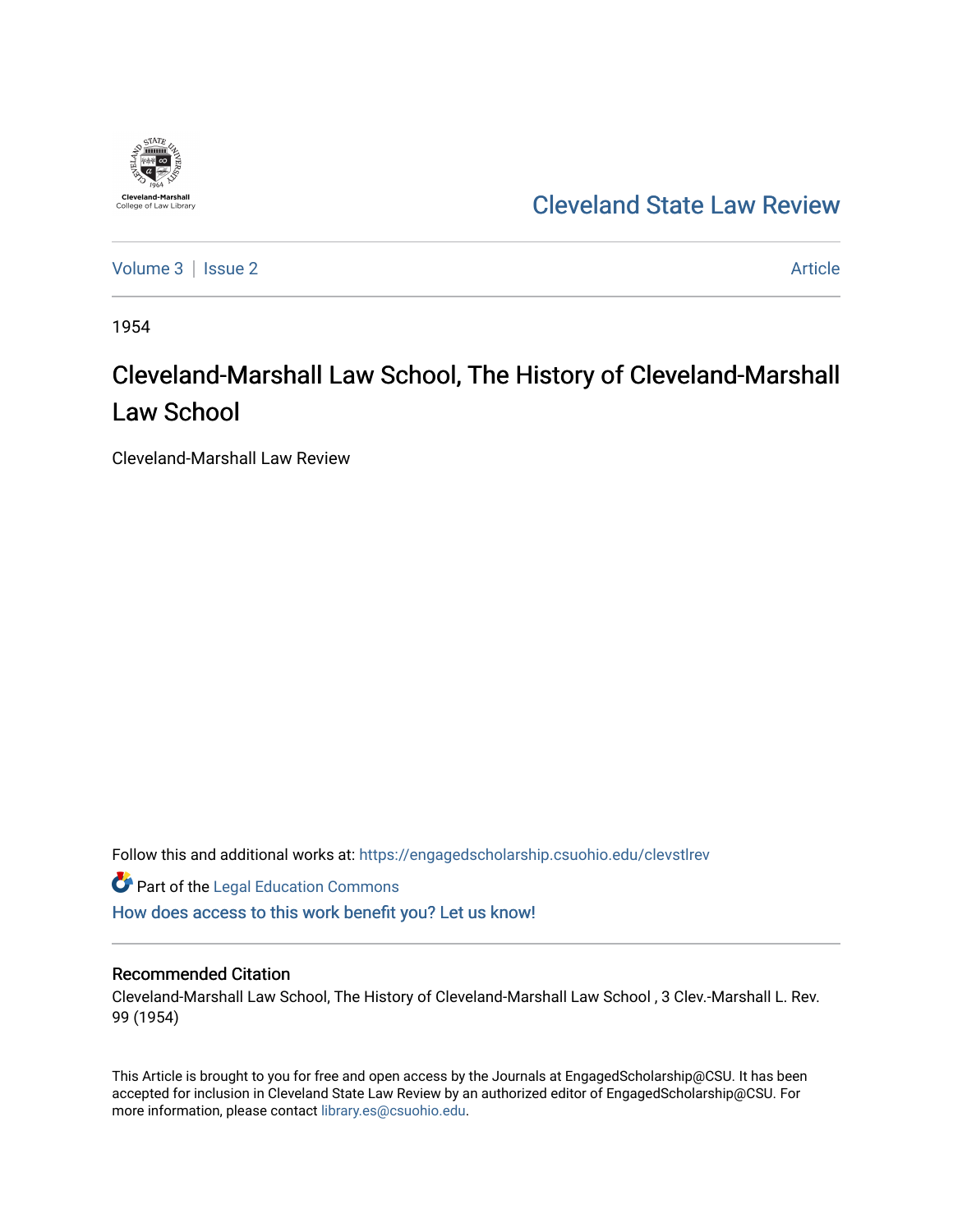## THE **CLEVELAND** -MARSHALL LAW **SCHOOL**

On June 24, 1946, The Cleveland-Marshall Law School was established as a consolidation of The Cleveland Law School and The John Marshall School of Law. One of the largest law schools in the country, it enables students to achieve a legal education by attending evening classes. Today The Cleveland-Marshall Law School, a vital institution of advanced study in a dynamic community, is fulfilling the basic purposes that motivated the original founders of the constituent schools.

### The Cleveland Law School.

In **1897,** Willis Vickery, Judge Arthur Rowley and Judge Charles Bentley, with the cooperation and assistance of leading members of the bar, formed the Baldwin University Law School. In 1899 it was incorporated under the name of The Cleveland Law School as the law department of Baldwin-Wallace College and gained recognition as the first evening law school in Ohio and the first law school in the state to admit women students.

Willis Vickery, later a Judge of the Court of Appeals of Cuyahoga County, played a leading role in The Cleveland Law School's development. He served the school successively as faculty member, Manager and Dean. Upon his death in 1932, he was succeeded by his son, Melville W. Vickery.

In 1937, Lee E. Skeel, now Judge of the Court of Appeals, became Dean of the School. Eight years later Judge Skeel was elected President and Wilson G. Stapleton succeeded to the office of Dean.

#### The John Marshall School of Law.

The John Marshall School of Law was established in **1916,** by Alfred A. Benesch, Frank T. Cullitan and David C. Meck, Sr., as an affiliate of Ohio Northern University. This affiliation was terminated eight years later when the school was authorized to confer degrees in its own name.

David C. Meck, Sr., who later became a Judge of the Municipal Court of Cleveland, fostered the development of The John Marshall School of Law. Judge Meck also served as a member